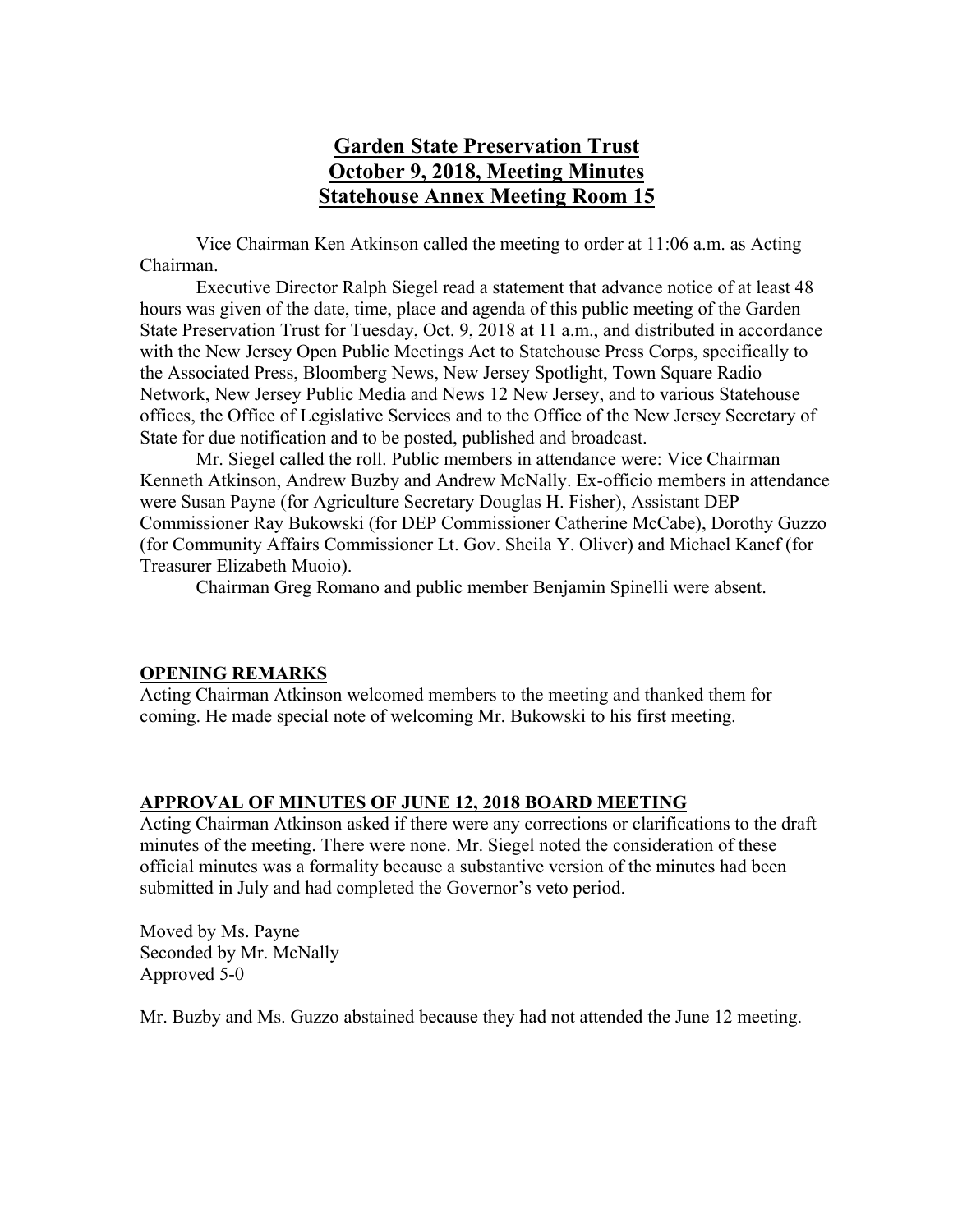### **EXECUTIVE DIRECTOR'S REPORT**

Mr. Siegel told board members of his July 25 meeting with Deputy Treasurer Catherine Brennan to discuss the problems the GSPT is having in receiving comprehensive revenue information concerning the Corporation Business Tax (CBT). He said he was pleasantly surprised to see that Ms. Brennan had called to the meeting David Ridolfino, acting director of the Office of Management & Budget, and several of his staff. He said the discussion was lengthy and candid and that issues were not resolved but progress had been made and he was confident the GSPT was on track to getting the information it needed.

Mr. Siegel reviewed the elements of Senate bill S-2920 to adjust and update the allocation of CBT funds beginning in FY2020. Copies of the bill were included in the members' Meeting Folders. He said he had been involved in some meetings and discussions about the bill but that when it was introduced a lot of it was new to him. He said the most basic change was the elimination of a separate Blue Acres dedication and account by folding Blue Acres into the Green Acres State Acquisition program, which is where it had been in the past. He noted that the Green Acres State Acquisition staff administered the Blue Acres acquisitions.

Mr. Siegel said Gov. Murphy in the previous week had signed a bill implementing several changes and amendments to CBT collections. He said this latest piece of legislation demonstrates that the implementation of the upper tax brackets of the CBT reforms, which were approved as part of the FY2019 State Budget, were still being refined. He said this makes it especially difficult to forecast revenues with reliability.

Mr. Siegel reviewed important court cases.

Mr. Siegel made note of the Quaker Valley Farms case in which a unanimous State Supreme Court on Aug. 14 ruled in favor of the State Agriculture Development Committee (SADC) and the Farmland Preservation Program in its efforts to enforce the soil conservation elements of the easement on the controversial Hunterdon County farm.

Mr. Siegel made note of the fact that when the U.S. Supreme Court opened its term the previous Monday, the first cases they heard involved land conservation disputes. One case from Pennsylvania was brought by a farmer fighting a municipal order that placed a publicaccess easement on her property against her will because of the presence of an old cemetery. A second case came from a Louisiana lumber company fighting endangered-species restrictions on its land because of a rare forest frog that doesn't even live there but which does live on adjacent state-owned land.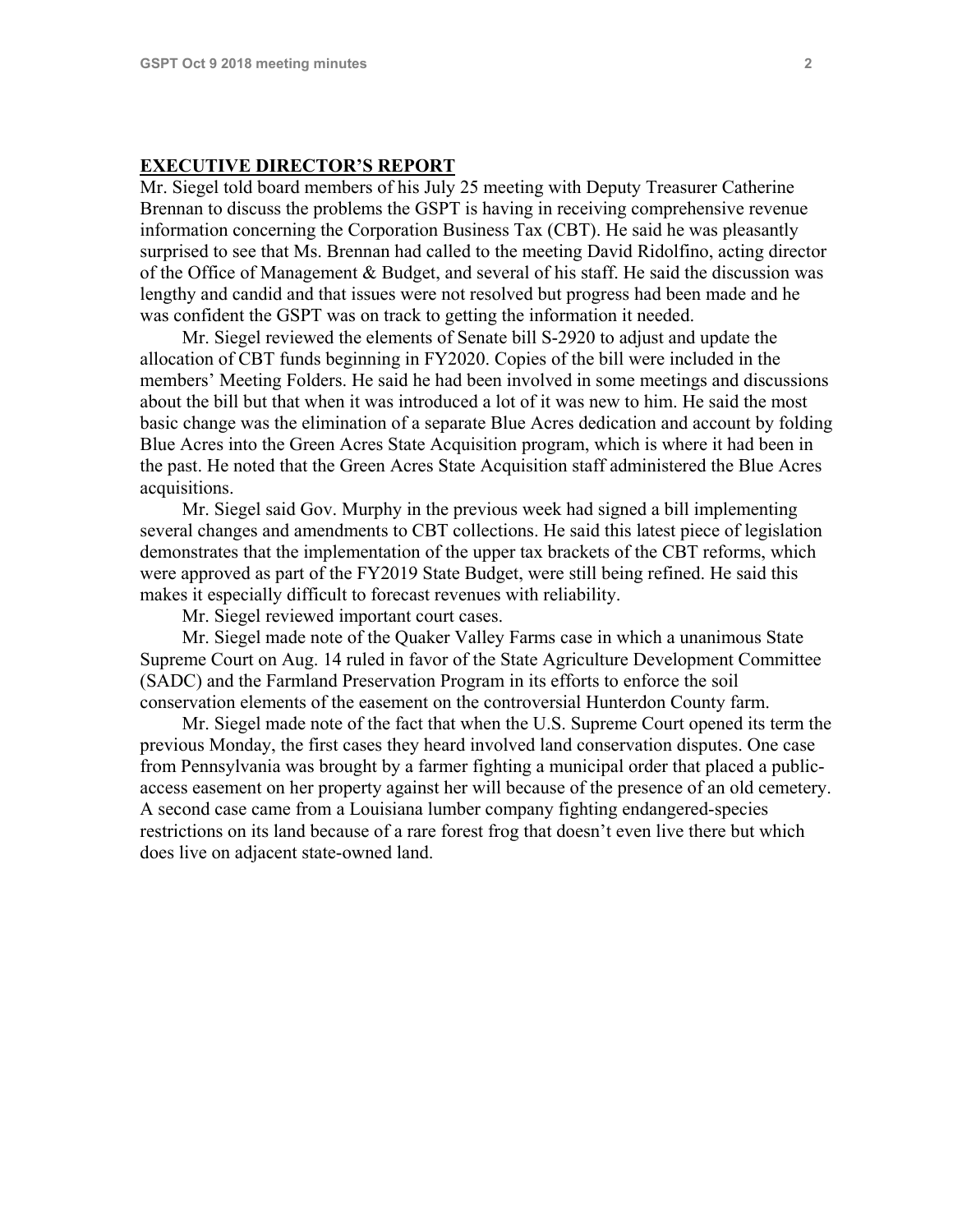## **EXECUTIVE DIRECTOR'S FISCAL REPORT: FARMLAND PRESERVATION PROGRAM**

Mr. Siegel reviewed documents in the members' Meeting Folders, pointing out the single chart from the Treasury Department's Office of Management and Budget showing funds available for the Farmland Preservation and the New Jersey Historic Trust programs.

| <b>CBT Allocation By Department</b>    |                         |                                |                      |                         |                      |                      |                                  |
|----------------------------------------|-------------------------|--------------------------------|----------------------|-------------------------|----------------------|----------------------|----------------------------------|
|                                        |                         |                                | (in thousands)       |                         |                      |                      |                                  |
|                                        | <b>Prior Years</b>      |                                |                      | <b>FY19</b>             |                      |                      | Available                        |
|                                        | A                       | B                              | $C(A+B)$             | D                       | Е                    | $F(D+E)$             | $G(C+F)$                         |
|                                        | <b>CBT 71%</b>          | <b>Diesel</b>                  | Subtotal.            | <b>CBT 71%</b>          | <b>Diesel</b>        | Subtotal.            | Grand Total,                     |
| Agency                                 | Dedication <sup>1</sup> | Balance <sup>2</sup>           | <b>CBT Resources</b> | Dedication <sup>3</sup> | Balance <sup>2</sup> | <b>CBT Resources</b> | <b>CBT Resources<sup>4</sup></b> |
| <b>Environmental Protection (64%)</b>  |                         |                                |                      |                         |                      |                      |                                  |
| Open Space (60%)                       | 21,426                  | $\blacksquare$                 | 21,426               | 33,080                  | 1,893                | 34,972               | 56,399                           |
| Acquisition <sup>5</sup>               | 1,160                   | ۰                              | 1,160                | 11,446                  | 36                   | 11,482               | 12,642                           |
| Development <sup>6</sup>               |                         | ٠                              |                      | 2,903                   | 37                   | 2.940                | 2.940                            |
| <b>Loans and Grants - Locals</b>       | 17,114                  | ۰                              | 17,114               | 15,817                  | 1,537                | 17,353               | 34,467                           |
| <b>Grants - Non-profits</b>            | 3,152                   | $\overline{a}$                 | 3,152                | 2,914                   | 283                  | 3,197                | 6,349                            |
| Blue Acres (4%) <sup>5</sup>           | 269                     | $\overline{\phantom{a}}$       | 269                  | 2,775                   | 10                   | 2.784                | 3,054                            |
| <b>Total, Environmental Protection</b> | 21,696                  |                                | 21,696               | 35,855                  | 1,902                | 37,757               | 59,452                           |
| Agriculture (31%)                      |                         |                                |                      |                         |                      |                      |                                  |
| <b>Farmland Preservation</b>           | 2,708                   | $\overline{\phantom{a}}$       | 2,708                | 20,860                  | ٠                    | 20.860               | 23,567                           |
| Stewardship                            |                         | ۰                              |                      | 25                      | 68                   | 94                   | 94                               |
| <b>Total, Agriculture</b>              | 2,708                   |                                | 2,708                | 20,885                  | 68                   | 20,953               | 23,661                           |
| Community Affairs (5%)                 |                         |                                |                      |                         |                      |                      |                                  |
| <b>Total, Historic Preservation</b>    | 6,436                   |                                | 6,436                | 3,469                   | 11                   | 3,480                | 9,915                            |
| <b>Grand Total</b>                     | \$<br>30,839            | \$<br>$\overline{\phantom{a}}$ | \$<br>30,839         | \$.<br>60,208           | \$1,982              | \$<br>62,190         | \$<br>93,029                     |

Mr. Siegel said he could offer no details "on where that number comes from and how they determined that figure." He said he has no idea how much of the available funds was left over from the reserve held back last year, how much was from unappropriated funds in FY2016, how much had been accrued by interest earnings and how much had been returned to the funds from project cancellations or loan repayments.

Mr. Siegel said he had confidence the number is correct. He said, "I don't think anyone is lying to us." But he said the GSPT is unable to independently verify the availability of these funds as per its mission and responsibility. He said he believed these problems would be rectified soon. He said, "We are in the process."

Mr. Siegel said the Farmland Preservation Program is asking for \$22.3 million "and according to this chart the exact sum is available have it. He said, "I expect to provide more details as our work with the Treasury department continues."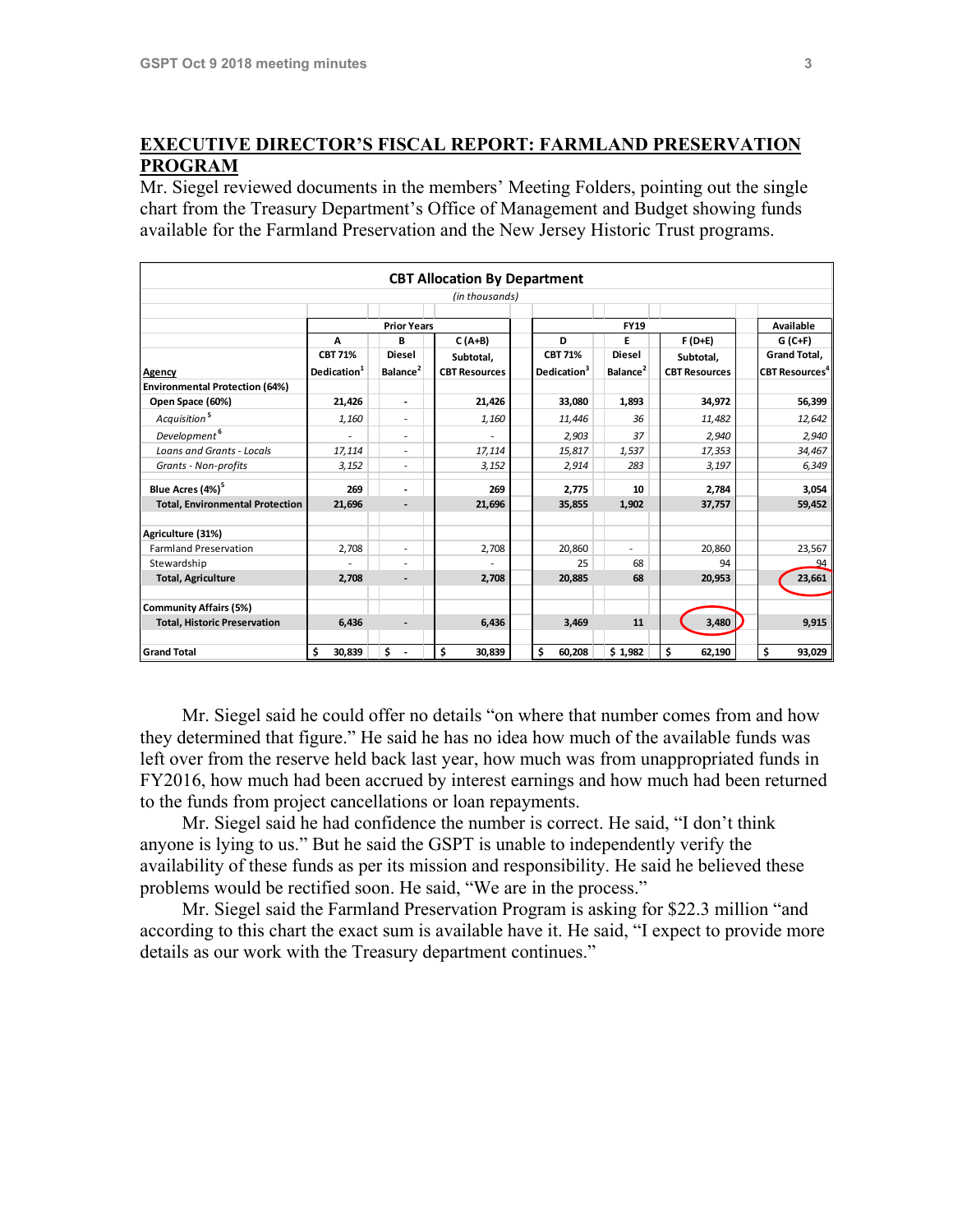## **PRESENTATION OF STATE AGRICULTURE DEVELOPMENT COMMITTEE (SADC) RECOMMENDATIONS FOR ACQUISITION PROJECTS & STEWARDSHIP FUNDING FOR FY2019**

Heidi Winzinger, SADC Director of Acquisitions, made the presentation of the program recommendations for farmland preservation acquisitions. Finance officer Matt DiStaulo joined her at the table.

Ms. Winzinger said, "We are so proud to be part of the state that takes farmland preservation so seriously." She said every year the target is 85 rea-estate closings. She in the past fiscal year the SADC had 92 closings, attributing the uptick to a backlog of farms in Gloucester and Burlington counties that came through the system.

Ms. Winzinger said the staff has focused on a lot of outreach and public meetings to learn and to concentrate on what their "customers" – farmers, landowners and preservation office staff – need the most. She said her staff deals with a lot of municipalities which in farmland preservation transactions rely on volunteers or on municipal officials with many other duties. These municipal officials lack the time or experience to conduct effective outreach to landowners. She said the SADC's work includes training on how to execute preservation deals "because it is becoming more difficult to make the deal happen." She said some towns were just sending letters to the owners of farms targeted for preservation. She said, "We are trying to help some of our partners develop a different strategy," including inperson meetings with landowners to discuss their needs. "These are complicated real estate transactions," Ms. Winzinger said, and their training has included providing checklists and logs so local staff can be sure they are executing the steps needs to ensure a successful acquisition.

Ms. Winzinger reviewed the appropriations for FY2018 before delving into the details of the program recommendations for FY2019. She said various programs have been emphasized in separate fiscal years. She said the priority last year was to fund State Acquisitions and the County Incentive Grant competitive fund. She said this year's priority has been funding the Municipal Planning Incentive Grant programs, together with staff training, outreach and "hand-holding" to help them execute the deals they might have in the works. She said there are 45 Municipal PIGs, and 20 of them are recommended to receive grants in this grant round. She used a slideshow presentation to illustrate the different funding categories, with figures showing what has been used and what is proposed.

Ms. Winzinger said, "We are trying to give them enough money so they can bring the farms in and at least process what they have on their plate." She said the other Municipal PIGs have enough funds allocated to them to execute the projects on which they are currently working.

Ms. Winzinger said their newest PIG community is Mannington, which is 50 percent prime farmland with farmers ranging from the older generation to young farmers. She said, "We expect this to be a very successful town (for preservation projects) and to be out of money very quickly."

Ms. Winzinger reviewed the Nonprofit grant program recommendations for six farm applications from four major land trusts, which she called "the normal players we see in the Nonprofit program." She said the SADC was considering a move toward block grants to the Nonprofits to give them a set sum of money they could then apply to any number of farmland preservation projects.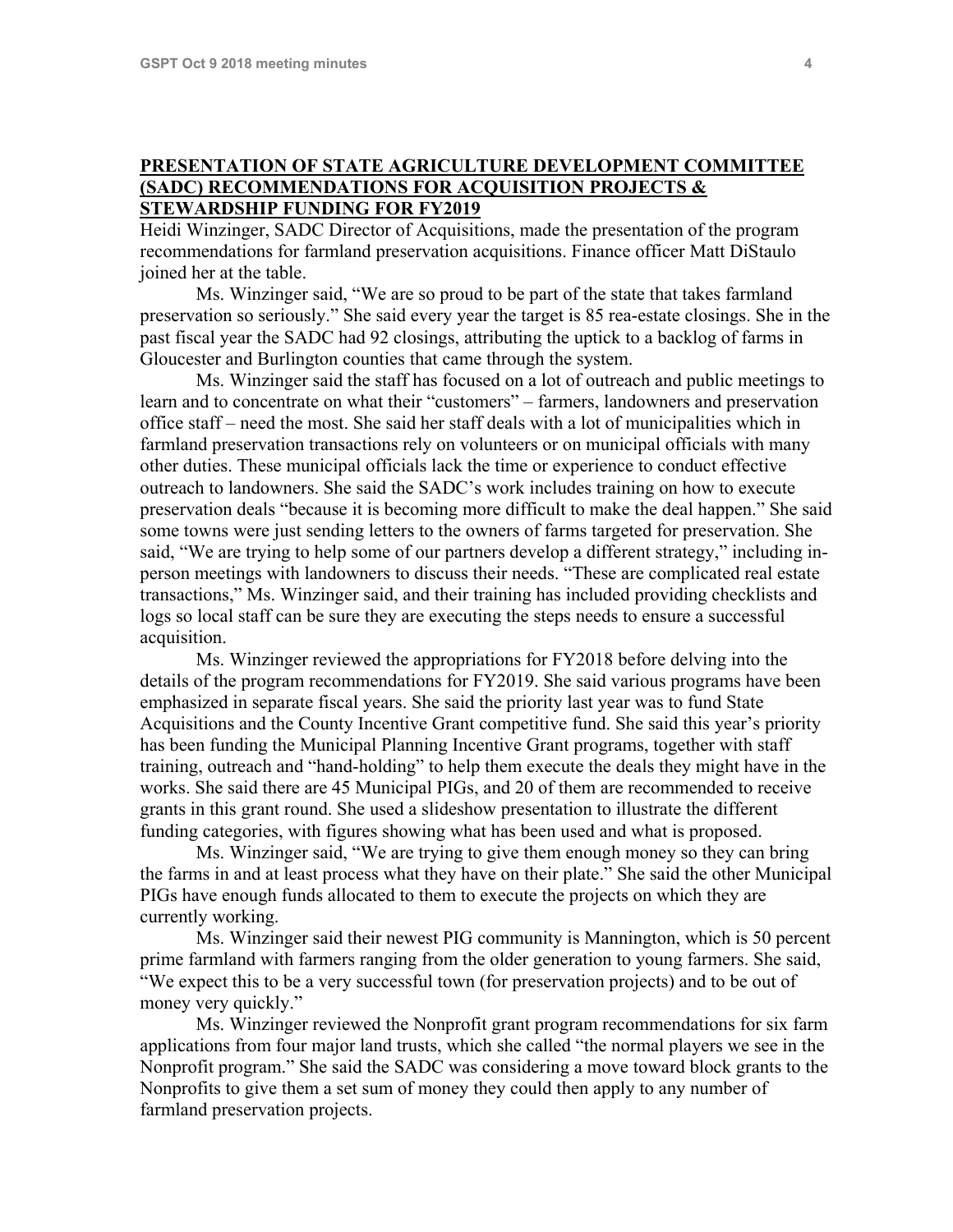Ms. Winzinger reviewed how the State Acquisition program uses its funds to select projects from all across New Jersey on farmland that meets their criteria but which is not being preserved through the local or county programs.

Ms. Winzinger reviewed the farmland stewardship recommendations, noting that the restored "Soil & Water Grant" program has been "very, very popular." She said her office has received 97 applications for these matching conservation grants and so far 47 projects have been funded. She also said the matching grants to fund deer fencing have been popular and much-sought after, with 32 grants awarded so far. She said, "We are still working on getting through that but we have a line of people looking for the grants in this (recommended) funding round."

Mr. Siegel asked Ms. Winzinger about the Highlands Planning Partnership mentioned in her slideshow presentation. Ms. Payne answered, saying the Highlands Council has some \$18 million to mitigate the impact of utility construction projects. Ms. Payne said the money is now available as matching funds for land and development credit acquisitions.

Mr. Siegel referred board members to a table in their Meeting Packets showing the "Summary" of the Farmland Preservation Program recommendation and available revenues.

Ms. Payne explained that in past years SADC recommendations for appropriations would rely on funds that became available from cancelling and withdrawing funds from dormant projects. "Those days are over," she said. She said any unused funds from old appropriations have been pretty much called in. She said, "We don't anticipate" significant sums available in the future.

Acting Chairman Atkinson, who directs the Gloucester County farmland preservation program, commended Ms. Payne, Ms. Winzinger and the SADC staff for their reimbursements to the county on 21 farmland preservation projects in the past year. He said these projects had already been acquired by the county and the SADC reimbursements returned \$6 million back into the county's program. He said, "Closing on 21 farms in a ninemonth period is pretty incredible."

## **DISCUSSION, CONSIDERATION OF RESOLUTION #18-004 TO APPROVE SADC RECOMMENDATIONS FOR STATE ACQUISITIONS, MUNICIPAL PLANNING INCENTIVE GRANTS IN CERTAIN CUMBERLAND, GLOUCESTER, HUNTERDON, MONMOUTH, SUSSEX & WARREN COUNTY MUNICIPALITIES, NONPROFIT GRANTS FOR D&R GREENWAY LAND TRUST, LAND CONSERVANCY OF NJ AND MONMOUTH CONSERVATION FOUNDATION, AND FARMLAND STEWARDSHIP GRANTS FOR FY2019 FROM THE PRESERVE NEW JERSEY (CBT) FARMLAND PRESERVATION FUND AND THE DIESEL RISK MITIGATION FUND.**

Mr. Siegel explained the need for four resolutions. He said the first two identified separate funding sources. He said the second two were generated to accommodate board members who needed to recuse on those projects.

Acting Chairman Atkinson asked for consideration of the resolution.

Moved by Mr. Kanef Seconded by Mr. McNally Approved 7-0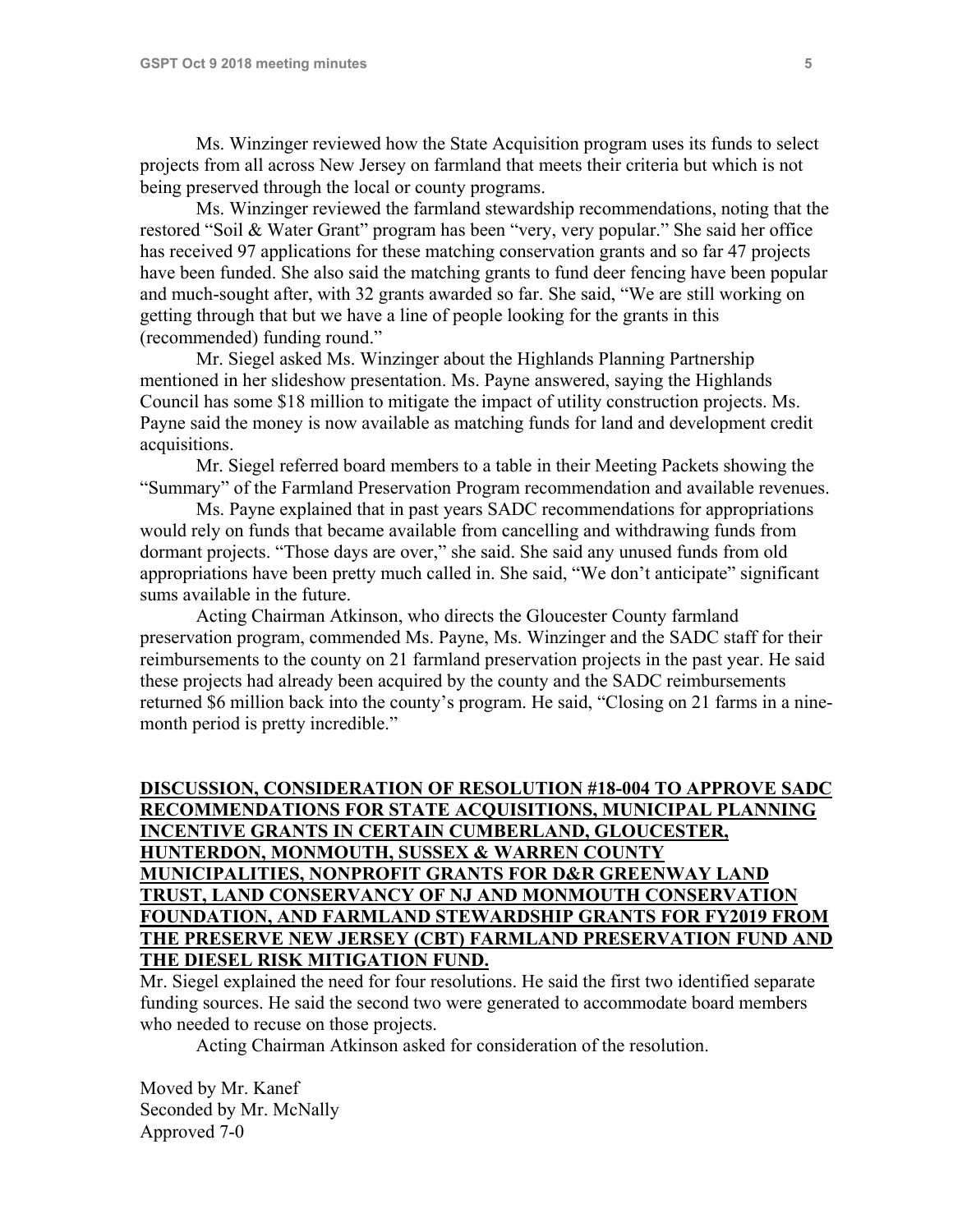SIDE NOTE (NOT PART OF THE OFFICIAL MINUTES): This resolution approves the appropriation of \$15,875,000 for Farmland Preservation Program Municipal Planning Grants, State Direct Acquisitions, Nonprofit Grants and Farmland Stewardship Grants as recommended by and to be carried out by the State Agriculture Development Committee (SADC).

The sources of funding break down as follows:

- \$15,807,000 from CBT FY2019 and FY2018 Reserve funds
- \$68,000 from Diesel Risk Mitigation funds

## **DISCUSSION, CONSIDERATION OF RESOLUTION #18-005 TO APPROVE SADC RECOMMENDATIONS FOR STATE ACQUISITIONS FOR FY2019 FROM THE GARDEN STATE FARMLAND PRESERVATION BOND FUND AND FROM OLDER BOND FUNDS.**

Acting Chairman Atkinson asked for consideration of the resolution.

Moved by Mr. Kanef Seconded by Ms. Payne Approved 7-0

SIDE NOTE (NOT PART OF THE OFFICIAL MINUTES): This companion resolution acknowledges a different funding source for some of the same programs as in  $\#$ 18-004. Resolution  $\#$ 18-005 approves the appropriation of \$1,826,229 for Farmland Preservation Program State Direct Acquisitions and Farmland Stewardship Grants as recommended by and to be carried out by the State Agriculture Development Committee (SADC).

The sources of funding break down as follows:

- \$600,000 from cancellations of PIG grants from the 2009 Bond Fund
- \$824,973 from unallocated funds from the 2009, 2007 and 1995 Bond Funds.
- \$401,256 from unallocated funds from the Garden State Farmland Preservation Fund

This appropriation of \$1,826,229 in #18-005 SHOULD NOT BE ADDED to the \$15,875,000 approved in Resolution #18-004. Instead, this is intended to provide a second source of funds for the same package of \$15,875,000 in projects. The maximum authorized under #18-004 and #18-005 combined is \$15,875,000.

## **DISCUSSION, CONSIDERATION OF RESOLUTION #18-006 TO APPROVE SADC RECOMMENDATION FOR A NONPROFIT GRANT FOR NEW JERSEY CONSERVATION FOUNDATION FOR FY2019 FROM THE PRESERVE NEW JERSEY (CBT) FARMLAND PRESERVATION FUND AND THE DIESEL RISK MITIGATION FUND.**

Mr. Siegel asked for consideration of the resolution.

Moved by Acting Chairman Atkinson Seconded by Mr. Buzby Approved 7-0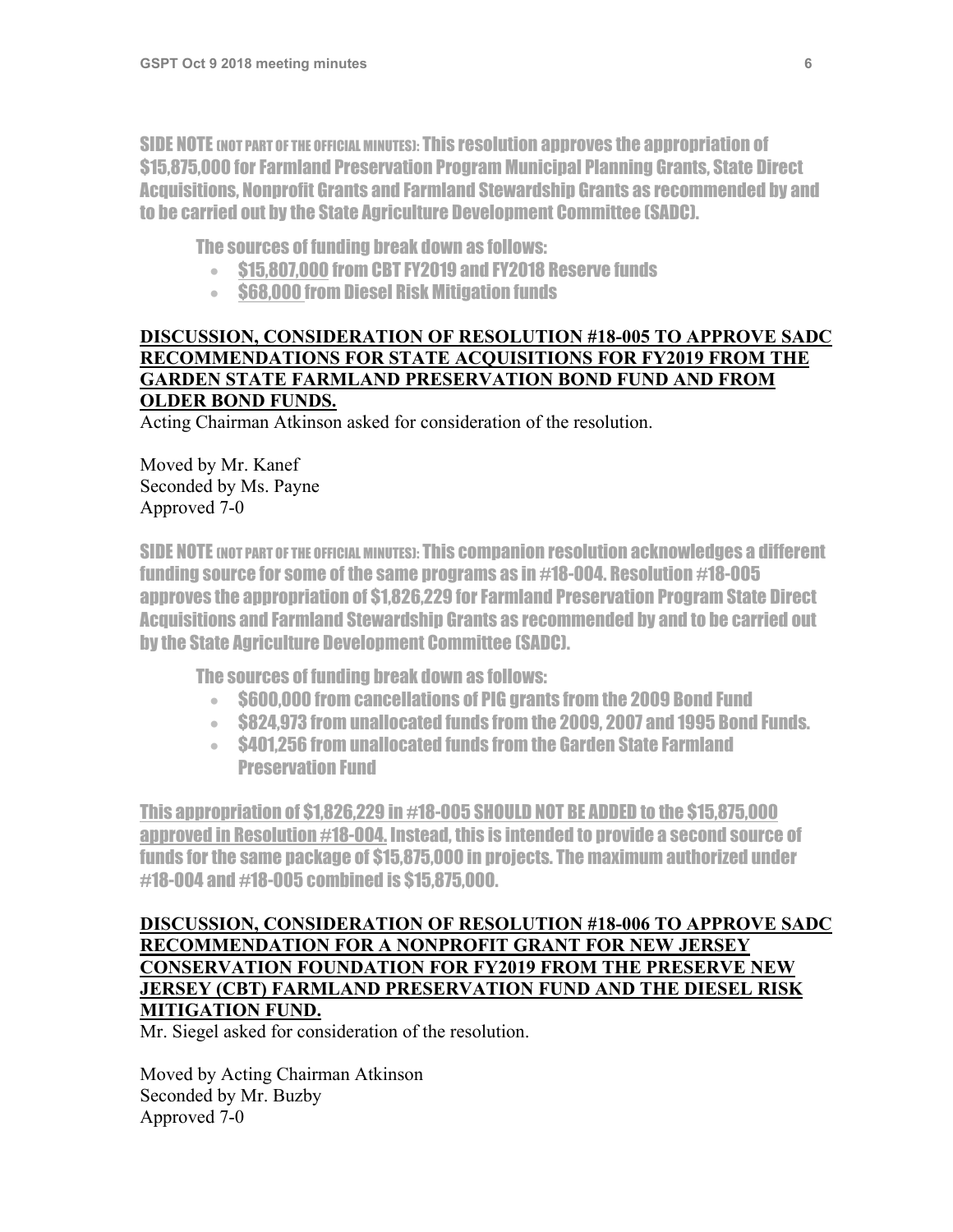This resolution has been prepared to accommodate the recusal requirements for Chairman Romano but he was absent.

SIDE NOTE (NOT PART OF THE OFFICIAL MINUTES): This resolution was created to accommodate the recusal request by a board member. It approves the appropriation of one additional nonprofit grant of \$557,000 to New Jersey Conservation Foundation (NJCF). It was separated from the main project package in #18-004 so that a board member employed by NJCF could recuse on #18-006 while preserving his ability to vote for the main package in #18-004. This resolution is funded from CBT 2019 revenues.

## **DISCUSSION, CONSIDERATION OF RESOLUTION #18-007 TO APPROVE SADC RECOMMENDATIONS FOR MUNICIPAL PLANNING INCENTIVE GRANTS IN ALLOWAY, PILESGROVE, PITTSGROVE, MANNINGTON AND UPPER PITTSGROVE FOR FY2019 FROM THE PRESERVE NEW JERSEY (CBT) FARMLAND PRESERVATION FUND AND THE DIESEL RISK MITIGATION FUND.**

Mr. Siegel asked for consideration of the resolution.

Moved by Mr. Bukowski Seconded by Ms. Payne Approved 6-0

Mr. Buzby recused himself because he is chairman of the Salem County Agriculture Development Board.

SIDE NOTE (NOT PART OF THE OFFICIAL MINUTES): This resolution was also created to accommodate the recusal request by a board member. This resolution approves the appropriation of an additional five Municipal Planning Incentive Grants in Salem County totaling \$4 million. They were separated from the main project package in #18-004 so that a board member from Salem County could recuse on #18-007 while preserving his ability to vote for the main package in #18-004. This resolution is also funded from CBT 2019 revenues.

Taking into account the various funding sources and the two special resolutions to accommodate recusals, the 4-resolution Farmland Preservation Program package adds up as follows:

- \$15 million for Municipal PIG grants
- \$4,957,399 for State Acquisitions
- \$1,591,000 for Nonprofit grants to 4 land trusts for 6 projects
- \$709,830 for Farmland Stewardship projects (Soil & Water Conservation matching grants & deer fencing matching grants)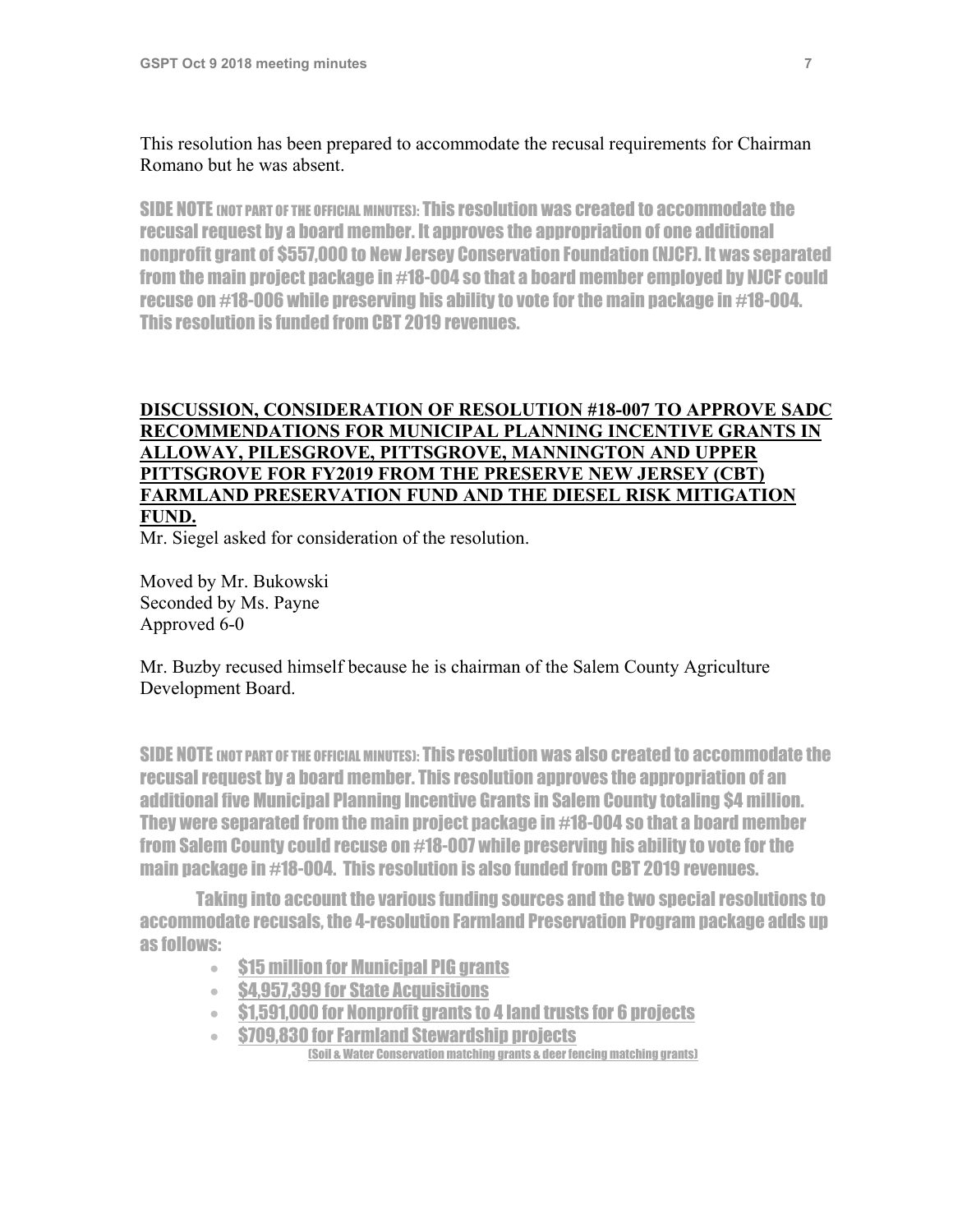## **EXECUTIVE DIRECTOR'S FISCAL REPORT: HISTORIC PRESERVATION**

Mr. Siegel referred board members to the Summary Page in the Meeting Folders for the New Jersey Historic Preservation recommendations and funding. He said the recommendation for \$1,037,621 was well within the allocation of more than \$3.4 million available in FY2019.

## **PRESENTATION OF NEW JERSEY HISTORIC TRUST RECOMMENDATIONS FOR HISTORIC SITE MANAGEMENT GRANTS FOR FY2019**

Mr. Siegel and Acting Chairman Atkinson introduced Ms. Guzzo, Executive Director of the New Jersey Historic Trust, to make her presentation.

Ms. Guzzo affirmed this was "a pretty small grant round" based on what was available in their accounts because this is the year for the smaller Historic Site Management (HSM) grants of up to \$50,000 with a one-third matching funds requirement of up to \$16,000 for the largest grants. She said they intended to hold the rest of the money over for next year when they planned to recommend a much larger "construction" grant round of Level 1 and Level 2 capital grants of up to \$500,000.

Ms. Guzzo said they received 50 applications in May for the HSM grants. The applications totaled \$1,579,352. She said the Historic Trust deemed 10 applicants to be ineligible, eight of them because they were religious properties. She made reference to the state Supreme Court ruling in April in which the court said grants to churches were prohibited. In other cases they found the project sites were not eligible. She said grants which were selected were done in a manner to ensure a fair geographic distribution statewide.

Ms. Guzzo used a slideshow presentation with individual photos to review the 33 recommended projects.

When Ms. Guzzo completed her presentation, Mr. Siegel took personal note of one of the recommended projects, Wildwood Naval Air Station Hangar #1 in Lower Township, urging members to pay a visit. Mr. Buzby replied that he had been there and took a flight in a restored B-24 bomber.

## **DISCUSSION, CONSIDERATION OF RESOLUTION #18-008 TO APPROVE NEW JERSEY HISTORIC TRUST RECOMMENDATIONS FOR HISTORIC SITE MANAGEMENT GRANTS FOR FY2019 FROM THE PRESERVE NEW JERSEY (CBT) HISTORIC PRESERVATION FUND AND THE DIESEL RISK MITIGATION FUND.**

Acting Chairman Atkinson asked for consideration of the resolution.

Moved by Ms. Payne Seconded by Mr. Buzby Approved 6-0

Ms. Guzzo abstained because she is Executive Director of the New Jersey Historic Trust and had made the presentation to the board.